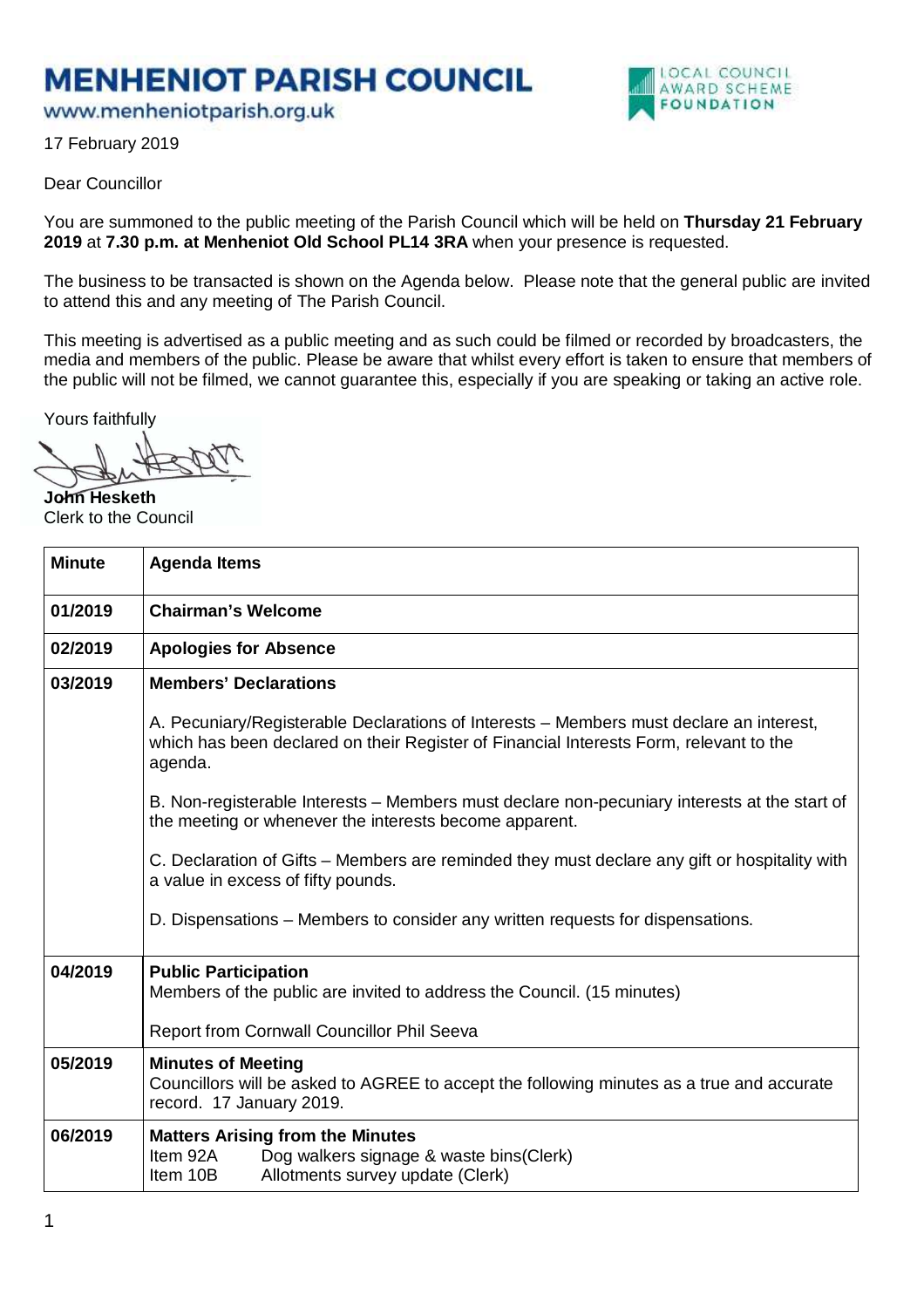| 07/2019 | Correspondence<br>Email from Cornwall Air Ambulance requesting donation<br>A<br>B<br>Letter from Oakleigh House re closing of premises                                                                                                                                                                            |                             |                            |      |   |        |  |  |  |
|---------|-------------------------------------------------------------------------------------------------------------------------------------------------------------------------------------------------------------------------------------------------------------------------------------------------------------------|-----------------------------|----------------------------|------|---|--------|--|--|--|
| 08/2019 | <b>Planning Matters</b><br>To agree the parish council's response to Cornwall Council consultations on new<br>A<br>planning applications received before the agenda was finalised.                                                                                                                                |                             |                            |      |   |        |  |  |  |
|         | Reference: PA18/10370<br>Location: Menheniot<br>Proposal: Demolish existing fire damaged property and construct new replacement 4<br>bedroom detached house and associated external works with variation to condition 2 of<br>application no. PA16/04291 dated 09/08/16 to enable the revised design to dwelling. |                             |                            |      |   |        |  |  |  |
|         | Reference: PA19/00161 Pre App Advice<br>Location: Pengover Green<br>Proposal: Application for Manor Farm Barn planning approval to be amended to Full<br>Residential removing the Holiday Home restriction The original planning was granted under<br>ref:E2/04/00007/FUL 30/06/2004                              |                             |                            |      |   |        |  |  |  |
|         | Any applications received by Cornwall Council by the time of the meeting. Information<br>B<br>only. None received.                                                                                                                                                                                                |                             |                            |      |   |        |  |  |  |
|         | Planning applications approved by Cornwall Council.<br>C<br>28.11.2018 PA17/12165 APPROVED<br>Applicant: Mr P Rowe<br>Location: Land North Of William Laundry Close Menheniot PL14 3XL<br>Proposal: Outline application for residential Development for up to 9 houses.                                           |                             |                            |      |   |        |  |  |  |
|         | 17.01.2019 PA18/11074 APPROVED<br>Applicant: Dukoff-Gordon<br>Location: The Bubble Retail Park Plymouth Road Liskeard PL14 3WQ<br>Proposal: Advertising consent for 4 no. fascia signs and 2 no. branded umbrellas                                                                                                |                             |                            |      |   |        |  |  |  |
|         | PA18/03238 APPROVED<br>Location: Land At Bubble Retail Park Plymouth Road Liskeard PL14 3WQ<br>Proposal: Erection of a new building measuring 167 sq. m (GIA) for use as a coffee shop<br>(Class A1 and/or A3) and associated physical works                                                                      |                             |                            |      |   |        |  |  |  |
|         | Planning applications refused by Cornwall Council or withdrawn by the applicant.<br>D<br>Information only. None.                                                                                                                                                                                                  |                             |                            |      |   |        |  |  |  |
| 09/2019 | <b>Financial Matters</b><br>Accounts for Payment – Schedule 2018/19 - Members are to consider the payment<br>A<br>schedule and agree payment.                                                                                                                                                                     |                             |                            |      |   |        |  |  |  |
|         | <b>Date</b>                                                                                                                                                                                                                                                                                                       | Payee                       | <b>Description</b>         | CQ   |   | £      |  |  |  |
|         | 21/01/2019                                                                                                                                                                                                                                                                                                        | <b>Sowenna Appeal</b>       | <b>Donation</b>            | 1858 | £ | 138.99 |  |  |  |
|         | 21/01/2019                                                                                                                                                                                                                                                                                                        | <b>Steve Besford-Foster</b> | <b>NDP Project Manager</b> | 1859 | £ | 48.60  |  |  |  |
|         | 21/02/2019                                                                                                                                                                                                                                                                                                        | <b>Cornwall ALC</b>         | <b>LCAS</b> fee            | 1860 | £ | 60.00  |  |  |  |
|         | 21/02/2019                                                                                                                                                                                                                                                                                                        | Rob Craig                   | Ground maintenance         | 1861 | £ | 145.00 |  |  |  |
|         | 21/02/2019                                                                                                                                                                                                                                                                                                        | John Hesketh                | Expenses                   | 1862 | £ | 74.67  |  |  |  |
|         | 27/02/2019                                                                                                                                                                                                                                                                                                        | John Hesketh                | Salary                     | 1863 | £ | 423.80 |  |  |  |
|         | 27/02/2019                                                                                                                                                                                                                                                                                                        | <b>HMRC</b>                 | <b>PAYE</b>                | 1864 | £ | 138.20 |  |  |  |
|         | 1,029.26<br>All cheque payments today<br>£                                                                                                                                                                                                                                                                        |                             |                            |      |   |        |  |  |  |
|         | B<br>Direct Bank Payment & Receipts. For information.                                                                                                                                                                                                                                                             |                             |                            |      |   |        |  |  |  |